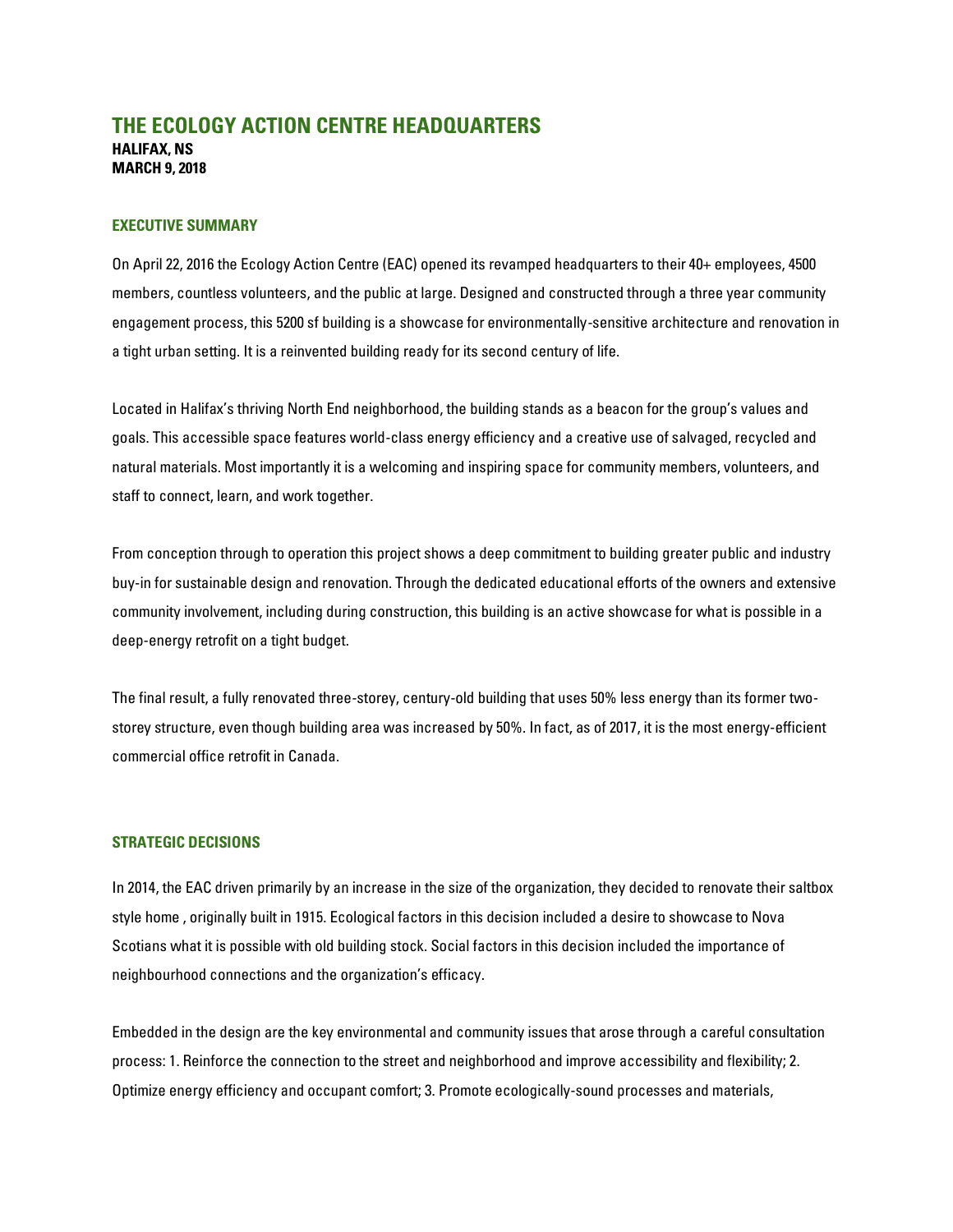particularly local, salvaged, durable and natural materials 4. Improve indoor environmental quality, natural ventilation and daylight; 5. Create a showcase of what's possible in a ecological renovation to inspire experts and the public alike. To accomplish these goals the design team followed three principles to guide their decisions: energy reduction before supply, passive systems before active ones, and simplicity.

#### **COMMUNITY**

The EAC had a clear wish to reinforce a strong connection with their north-end Halifax neighbourhood and reflect the organization's broad commitment to community engagement. Through lowering the western half of the main floor 42" to sidewalk level, a new accessible 300-square foot community gallery and meeting space boasts twelve-foot ceilings and a more welcoming, dramatic and accessible street presence. Large street level windows opens the interior activities to passersby.

Building the project was a community effort in itself. In addition to the hours dedicated to the community consultation process, there were over 1400 hours of volunteer labour on the construction site. This participatory process gave the organization a tangible way to share a deep understanding of green buildings practices. It also increased the organization's profile, effectiveness and sense of community.

Aside from one accessible parking space, there is no onsite car parking. Instead, the EAC encourages the use of alternative transportation such as walking, cycling and bus access. A dilapidated alleyway was converted into a landscaped bike corral with ample spaces for staff and visitors and a shower is available in the building.

## **SITE ECOLOGY**

Responsible urban density was a key focus of the project. In fact, the building provides over 50% more space than the previous structure without increasing the building footprint. This minimized site disturbance on and off-site, through the preservation of greenspace and the reuse of existing infrastructure including water supply lines, perimeter drainage, sewage lines, etc. All existing green spaces on-site were maintained and planted with lowmaintenance native and edible species.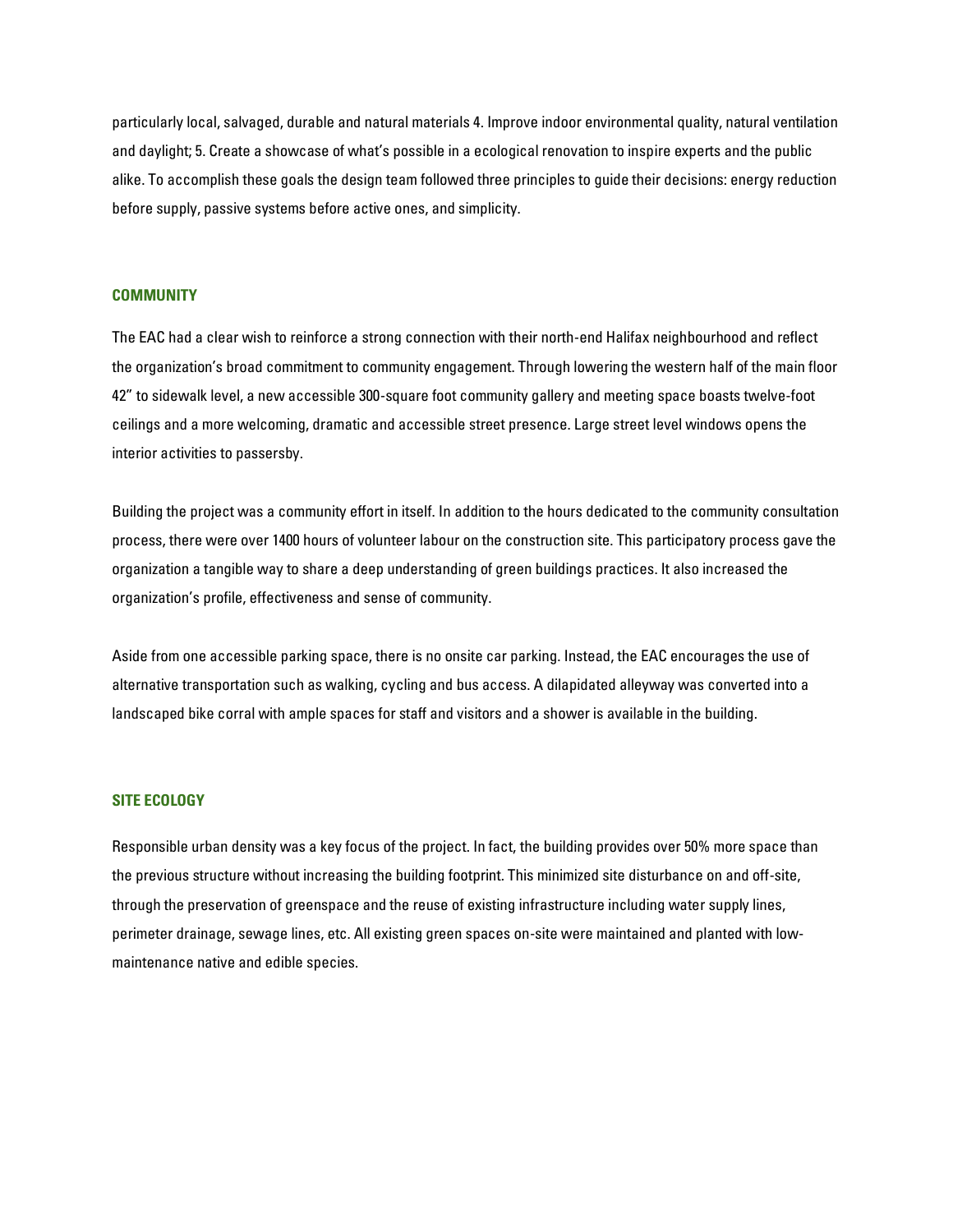## **LIGHT AND AIR**

The renovation took advantage of the original building's orientation and elongated form to maximize daylight, views and natural ventilation strategies. All common and work spaces are within 7 meters of at least one operable window, providing day-lit spaces that maximize natural ventilation and visually connect occupants to the outdoor environment. Low-emitting materials were used wherever possible for paints, adhesives, flooring, ceilings, composite wood and laminates.

## **WELLNESS**

Project teams are spread throughout the building in day-lit group offices. Each space is finished with clay or milk paints and earth clay plasters. These finishes are VOC-free and help regulate occupant comfort through absorbing or releasing latent humidity. Finished by hand, they also bring a crafted beauty and sense of calm to each space. Interior windows help bounce light into the wide central halls and a day-lit stairwell offers a bright spot for chance encounters between staff or community members.

New phone booths, breakout and meeting rooms of various sizes allow project teams increased flexibility for group meetings or private conversations. This reduces acoustic distraction in the each workspace. Additionally, a outdoor meeting space allows the sun seekers the chance to move work outdoors.

#### **WATER CONSERVATION**

The new structure reduces the use of municipal potable water use through a combination of low-flow or waterless plumbing fixtures. Additionally, native and adapted plantings were selected to eliminate the requirement of an irrigation system.

To determine the reduction in potable water usage for the building, calculations were completed following LEED NC 2009 criteria for baseline fixtures and building occupant water usage. The water consumption is 33% lower than the reference building defined by LEED NC 2009.

## **ENERGY PRESENT AND FUTURE**

The entire building was wrapped in a new airtight weather barrier and an exterior insulation package that improved the walls to R-32. A minimum of two feet of cellulose insulation was added to the roof (R-75). Insulated steel door cutouts were diverted from the waste stream and the polyurethane foam component was used as sub-slab insulation (R-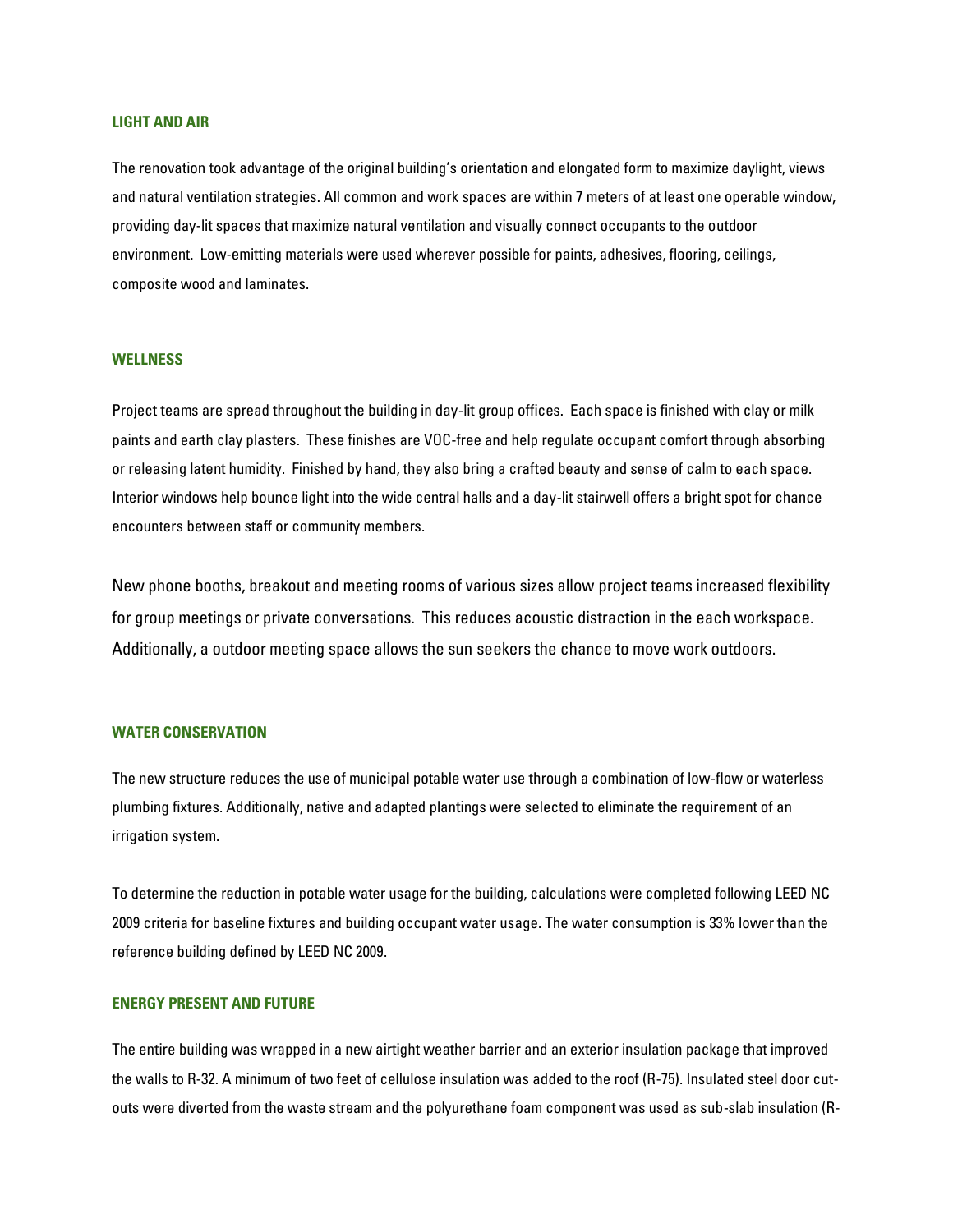16). The resulting reduced energy consumption meant the size of the air-to-water heat pump was correspondingly minimized. A smaller, appropriately sized unit was cost-effective and reduced required refrigerants.

The post-construction results were dramatic. Whole building air tightness was measured at 1.4 ACH50 surpassing the R-2000 certification target of 1.5 ACH50. Total building energy use is calculated to be 31.7 kWh/sq.m per year. This represents a 63% reduction in energy use when compared with an NECB 2011 reference building.

A 7.9kW photovoltaic array is to be installed in September 2018. While not included in the submitted energy model figures, it stands to further reduce the buildings energy demands by 50%. Translating into an estimated whole building Energy Use Index of 9.9 kWh/sq.m per year - an incredible result for a 103 year old building! For perspective, the typical upset limit for heating demand in a Passive House is 15 kWh/sq.m per year.

#### **MATERIALS AND RESOURCES**

The interior and exterior palate promotes the values of the organization through the use of local, durable and recycled materials. The project team salvaged an interesting array of materials including floorboards from the existing building which became a feature wall in the community gallery, beautiful oak doors from a recently demolished building, 400 steel door cut-outs for use as insulation and high-density fibre cement panel off-cuts from another project. 100% of the walls feature natural wall finishes that are made with local materials including clay, sand and straw. These finishes are beautiful, functional, and free of volatile organic compounds (VOCs). A local supplier and mill practicing sustainable harvest practices supplied all the knotty spruce board and batten.

Keeping the existing walls, floors and roof saved an additional 40 tonnes of wood, 3 tonnes of metal, 20 tonnes of "mixed waste", and 7 tonnes of drywall/plaster. While the foundation reuse saved approximately, 90 tonnes of concrete. This amounts to 527,208 MJ of embodied energy saved by reusing the foundation and building, representing over 9 and a half years of operating energy.

## **BUILDING LIFE CYCLE CONSIDERATIONS**

The envelope was carefully designed to maximize longevity and environmental impact. A vapour profile evaluation and careful material selection ensured the wall won't trap moisture between the new exterior insulation package and the two inches of existing impermeable rigid foam insulation on the inboard side of the existing wall. Window and door details accommodated both new and those existing units with ample service life remaining. Insulation materials were selected for their potential climate impact *and* embodied global warming potential, with spray and extruded polystyrene not used (with the exception of sealing fenestration).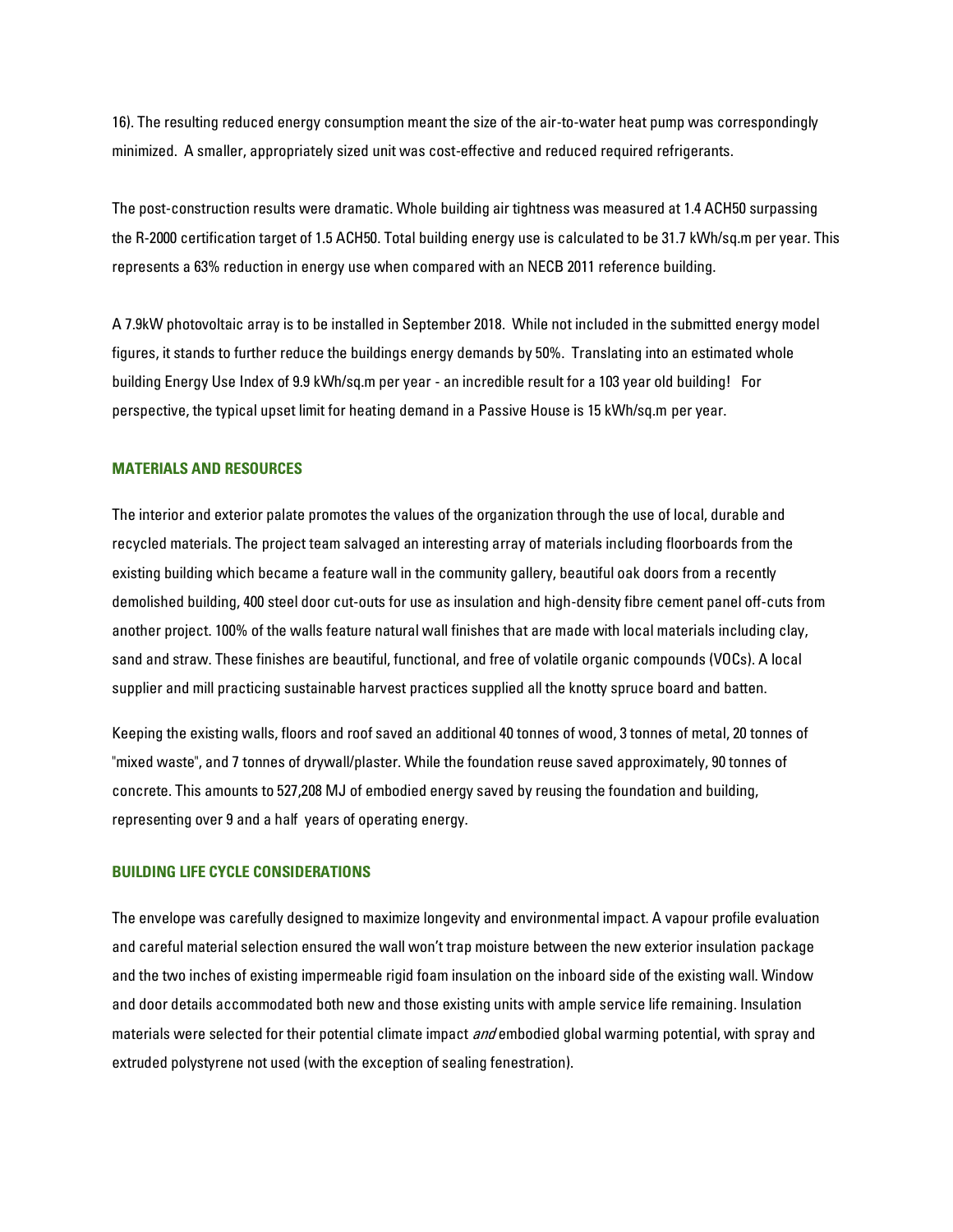## **EDUCATION AND INFORMATION SHARING**

The three key players in the project - owners, architects and construction team - brought unique sustainability expertise and consistently pushed each other to raise the ecological and community-engagement standards. A striking example of this was the inclusion of 150 hands-on volunteers throughout the demolition and construction process - a powerful way to create action-learning and increase public awareness.

In the end, the building is a highly effective showcase. On average, the EAC provides a guided building tour every week to a diverse variety of groups and organizations. Visitors are also able to take a self-guided tour through the aid of a comprehensive signage program or visit virtually through an online tour. The team was committed to carefully documenting the renovation process and has published a Green Building Encyclopedia, that is available on the organizations website. Monitoring, measurement and verification is ongoing, with a web based interface being an important part of the process to help inform occupant usage and public education.